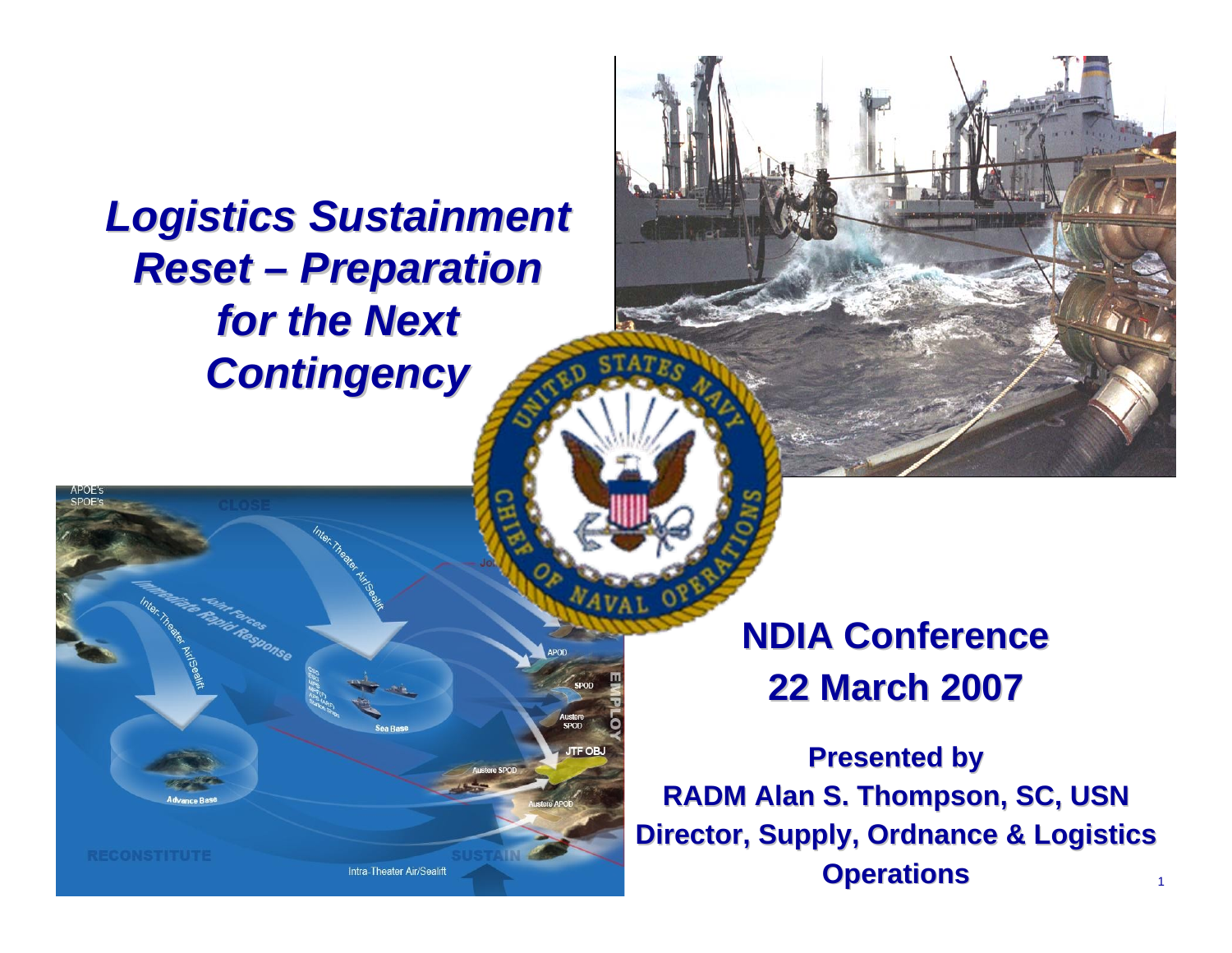

## ¾ **Navy is engaged in GWOT**

- **Approximately 30% of our ships and more than 42,000 Sailors are deployed worldwide**
- **Over 12,000 sailors ashore supporting CENTCOM**
- ¾ **Reset defined - Restore unit capability and capacity to perform future missions**
- ¾ **Major Elements of Navy Reset**
	- Aircraft
	- Naval Ground Forces
	- Weapons and Ammunition

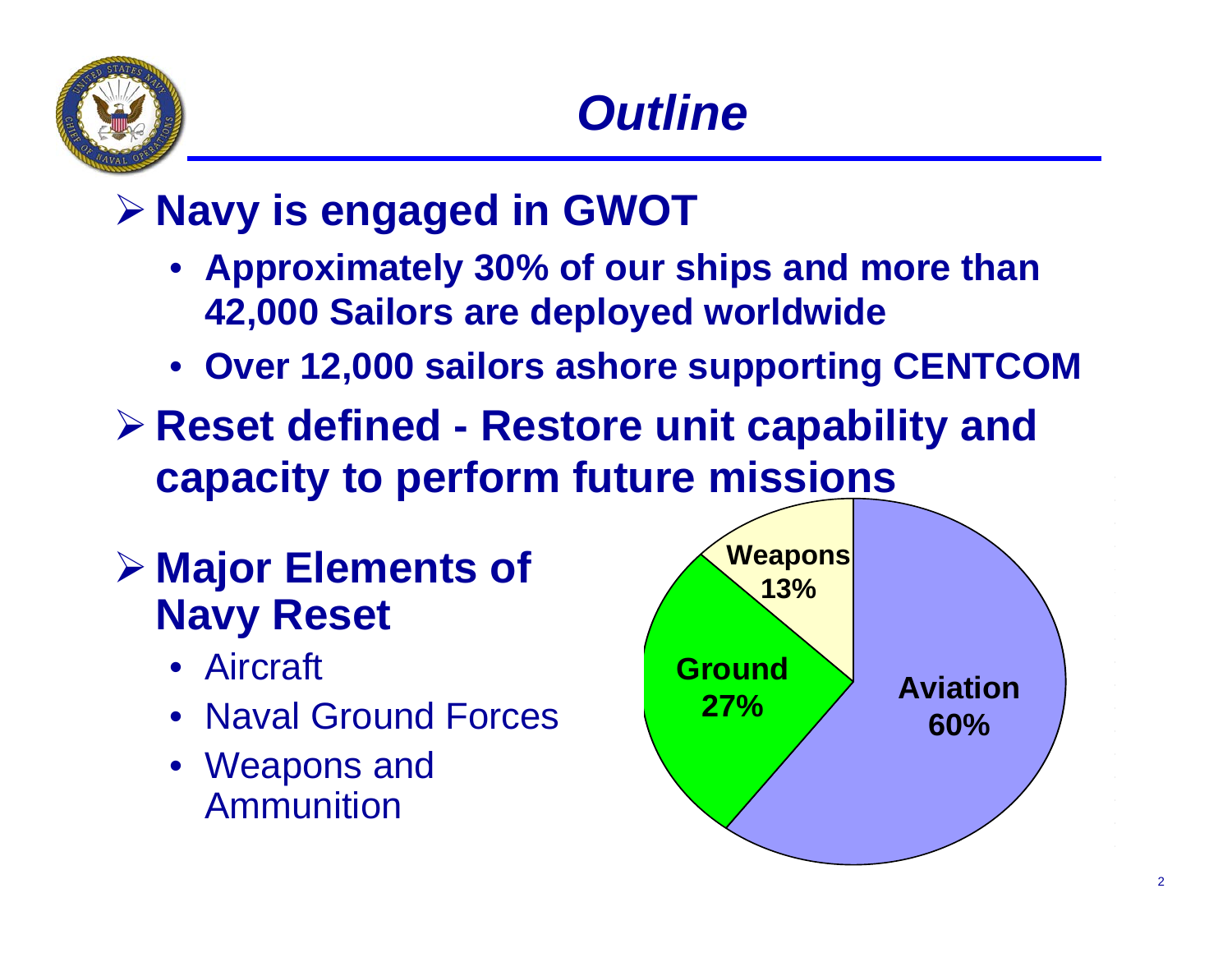

- ¾ Pace of operations has accelerated wear on existing aircraft
	- 30% of F/A-18 A-D Series operating beyond design limits
	- EA-6B fleet operating at average of 120% expected service life
	- P-3 and EP-3 fleets have approached fatigue life



**≻ Supplemental** requests will accelerate fielding of modern systems to face current threats.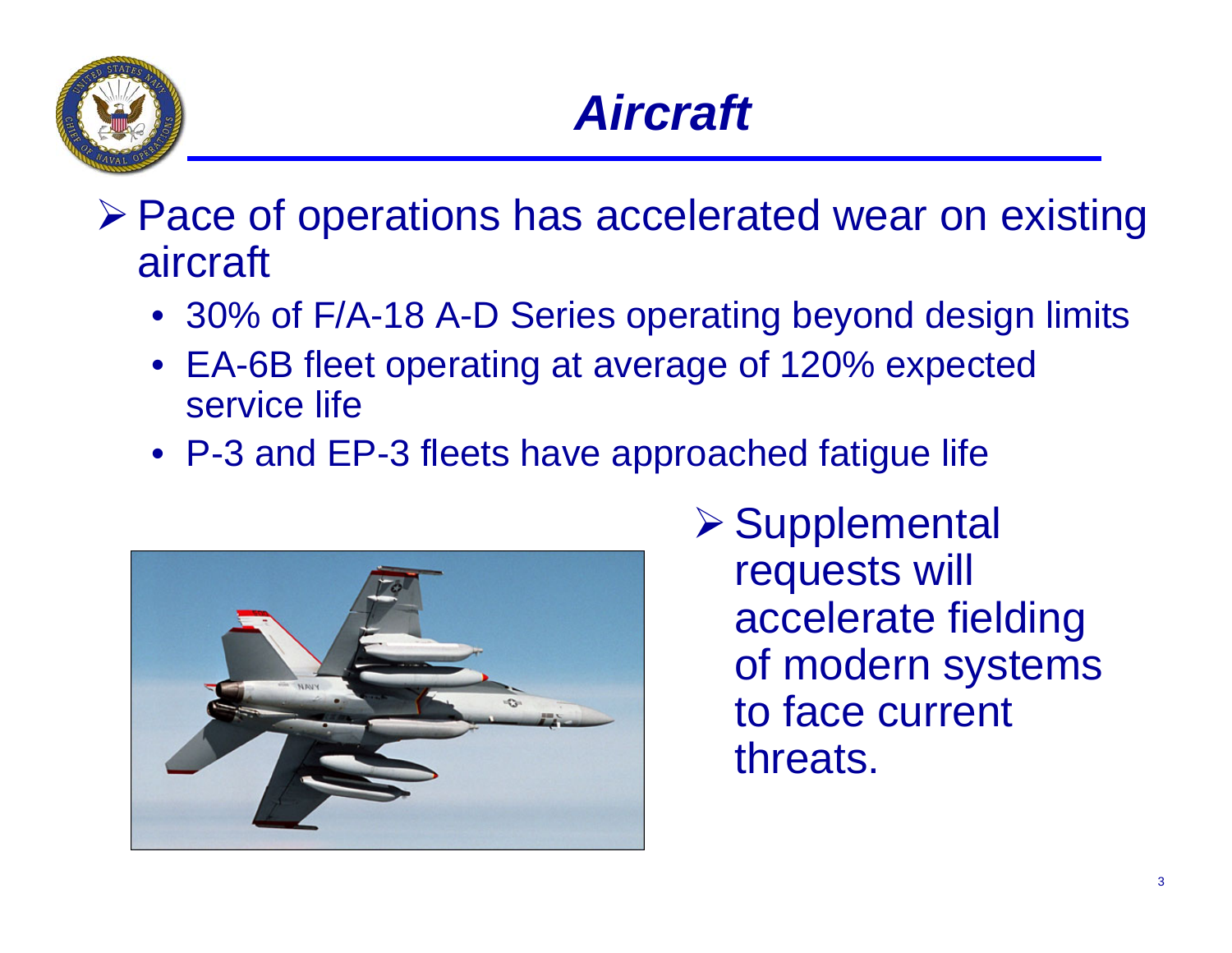

- ¾ Missions Construction, Maintenance and repair, weapons cache and unexploded ordnance disposal, Counter-IED force, support fleet and SOCOM units.
- ¾ Current utilization rates exceed design parameters.
- ¾ Major equipment types included are MRAP and construction equipment.
- **≻ Civil Engineer Support** Equipment (CESE) in CENTCOM being used at an average of 14 times more than in peacetime environment.